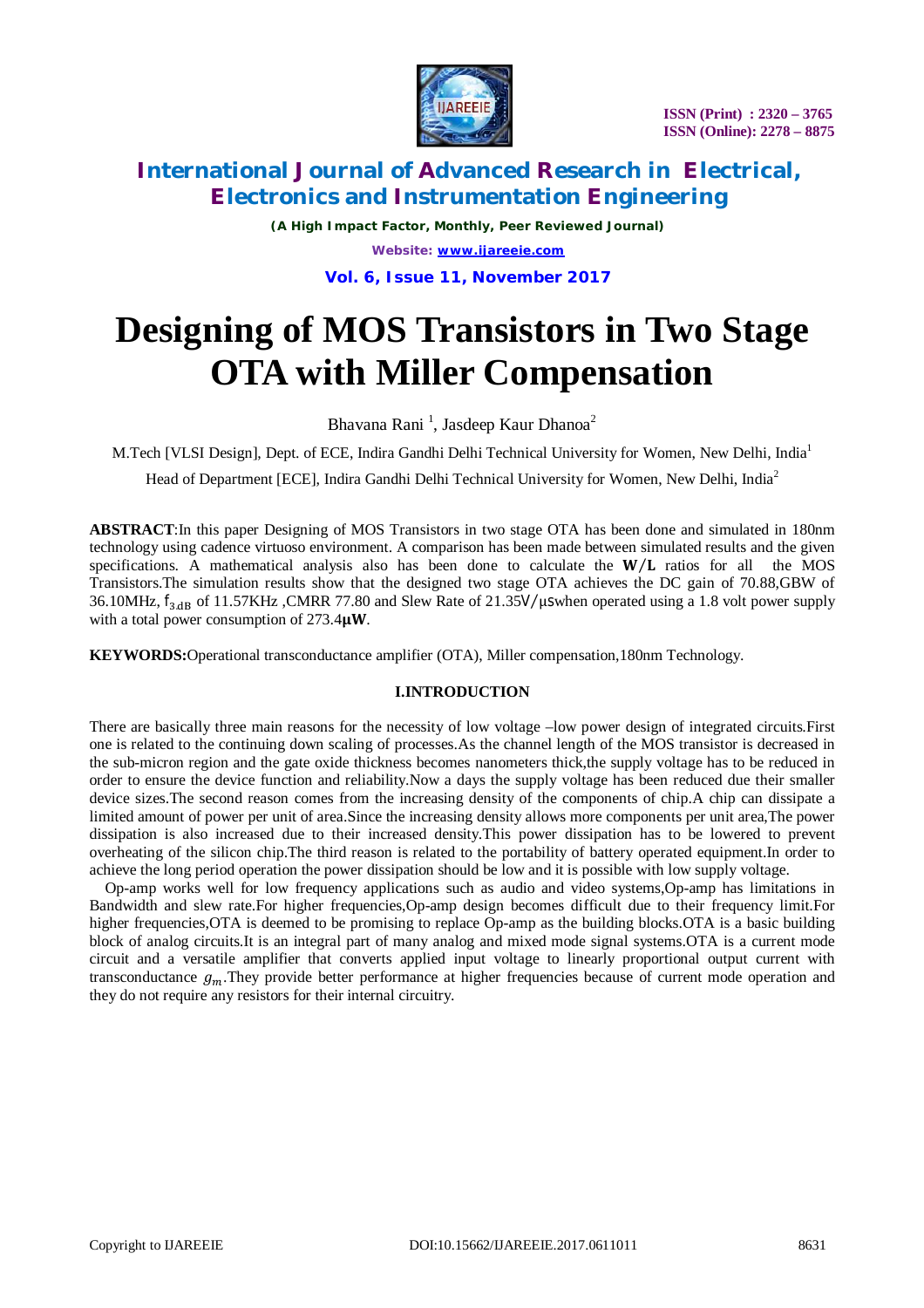

*(A High Impact Factor, Monthly, Peer Reviewed Journal)*

*Website: [www.ijareeie.com](http://www.ijareeie.com)*

**Vol. 6, Issue 11, November 2017**

### **II. THEORY OF TWO STAGE OTA**



Fig. 1. Schematic Diagram of two stage OTA

As the name itself describes that this OTA(shown in figure 1) consists of two stage the first one is differential amplifier in which NMOS  $M_1$ & $M_2$  acting as a input differential pair and the PMOS  $M_3$ & $M_4$  forming a current mirror circuit acting as a load. The main reason behind this current mirror load instaed of resistor is to reduce chip area.We can also use diode connected load but it is having a limitation of limited output voltage swing.Second one is the common source stage which is acting as a gain stage.The need of this common source stage arises because the gain obtained with the differential amplifier is not high enough.MOS  $M_6 \& M_7$  acting as a common source stage.

The biasing operation is achieved by current mirror containing transistor  $M_5 \& M_8$  along with the reference current source.Transistor  $M_5\&M_8$  sink a certain amout of current based on their gate voltages. Capacitor  $C_c$  is acting as a Compensation capacitor .From small signal analysis we can find that it is a two pole system and the phase margin reduces to zero because of two poles.To obtain proper phase margin and good stability we should separate poles from each other so that dominant pole moves to the lower frequency and the non dominant pole moves to the higher frequency.The movement of poles becomes easier with miller effect because with the help of miller effect a small capacitance can be converted in to equivalent high capacitance value and in this circuit this compensastion capacitor is also known as the miller capacitor.

### **III.DESIGN SPECIFICATIONS OF TWO STAGE OTA**

The design specifications of two stage miller OTA are given as follow:

| DC gain                                     | 60 dB             |  |
|---------------------------------------------|-------------------|--|
| Gain Bandwidth product                      | 30MHz             |  |
| Phase Margin                                | $\geq 60^{\circ}$ |  |
| <b>Slew Rate</b>                            | $20 V/\mu s$      |  |
| Maximum<br>mode<br>input<br>common<br>range | 1.6               |  |
| Minimum<br>mode<br>input<br>common<br>range | 0.8               |  |
| $C_I$                                       | 2pF               |  |
| Power dissipation                           | $\leq 300 \mu W$  |  |
| $V_{DD}$                                    | 1.8 volt          |  |
| Process                                     | $0.18 \mu m$      |  |

### **Table 1.Design Specifications of two stage OTA**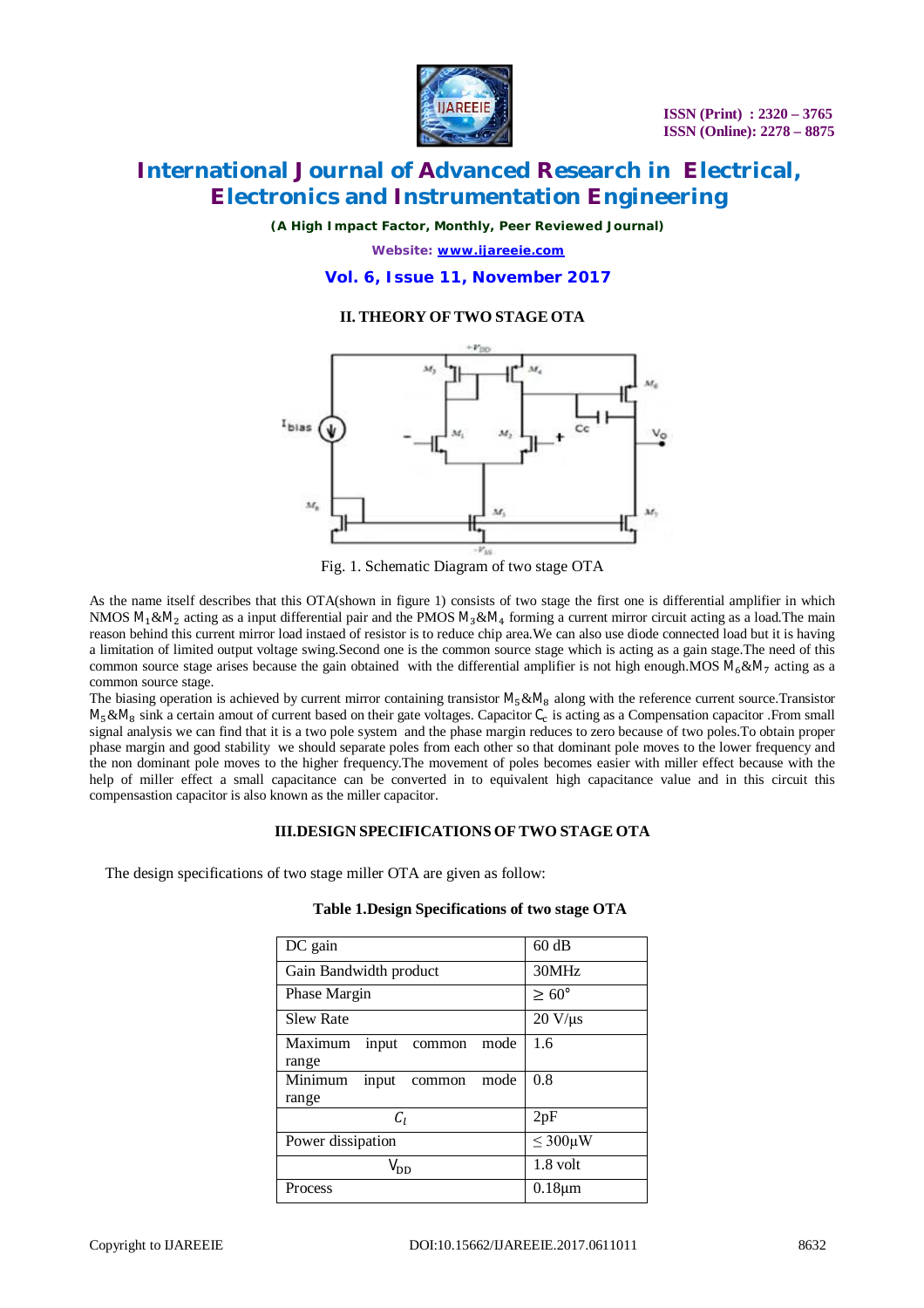

*(A High Impact Factor, Monthly, Peer Reviewed Journal)*

*Website: [www.ijareeie.com](http://www.ijareeie.com)*

**Vol. 6, Issue 11, November 2017**

### **IV.CALCULATION FOR SPECIFICATIONS**

L=500 nm,  $C_c \ge 0.22C_1 \& C_1 = 2pF$  (given)  $\Rightarrow C_c \ge 0.22 \times 2pF$ , For designing we are using  $C_c = 800$  fF From slew ratw we find  $I_5$  and  $I_5 = I_0 \Rightarrow I_5 = S.R \times C_c = 20V/\mu \text{sec} \times 800 \text{ fF} = 16 \mu \text{A}$ For designing we are taking  $I_5 = 20\mu A$  $g_{m1} = GBW \times C_c \times 2\pi \Rightarrow g_{m1} = 30 MHz \times 800f \times 2\pi 150.79μ = 160 μA/V$ W  $9<sub>m</sub><sup>2</sup>$ 

$$
\frac{\mathbf{v}}{\mathbf{L}} = \frac{9\,\mathrm{m}}{2\,\mathrm{I}_{\mathrm{D}}\mu_{\mathrm{n}}\mathrm{C}_{\mathrm{ox}}}
$$

For M<sub>1</sub> and M<sub>2</sub>  
\n
$$
2I_{D} = I_{5} & \left(\frac{W}{L}\right)_{1} = \frac{g_{m1}z^{2}}{\mu_{B}C_{ox}I_{5}} = \frac{160^{2}}{300 \times 20} = 4.266 \& \text{Use} \left(\frac{W}{L}\right)_{1,2} = 5
$$
\nFor M<sub>1</sub> MOS in saturation  
\n
$$
V_{In} < V_{D1} + V_{U1} \Rightarrow V_{Inmax} = V_{D1} + V_{U1} \Rightarrow V_{D1} = V_{DD} - V_{SG3}
$$
\n
$$
I_{3} = \frac{\beta}{2} (V_{gs} - V_{U})^{2} \Rightarrow V_{GS} = \sqrt{\frac{2I_{3}}{\beta_{p}}} + |V_{US}|
$$
\n
$$
V_{D1} = V_{DD} - \left[\sqrt{\frac{2I_{3}}{\beta_{p}}} + |V_{US}|\right]
$$
\n
$$
V_{Inmax} \le V_{D1} + V_{U1}
$$
\nICMR+  $\le V_{D1}$  in + V<sub>U1</sub>  
\nICMR+  $\le V_{DD} - \sqrt{\frac{2I_{3}}{\beta_{s}}} - |V_{US}|_{min} + V_{min}$   
\n
$$
V_{D1} = V_{DD} - \left[\sqrt{\frac{2I_{3}}{\beta_{p}}} + |V_{US}|\right]
$$
\n
$$
ICMR + \le V_{DD} - \sqrt{\frac{2I_{3}}{\beta_{s}}} - |V_{US}|_{min} + V_{min}
$$
\n
$$
W_{E} can find through simulation:\n
$$
\mu_{p}C_{ox} = 60 \mu A/V^{2}, \mu_{n}C_{ox} = 300 \mu A/V^{2}
$$
\n
$$
\frac{2I_{3}}{\beta_{3}} = (V_{DD} - ICMR_{max} - |V_{US}|_{max} + V_{t,min})^{2}
$$
\n
$$
V_{D2} = \frac{2I_{DD}}{\mu_{p}C_{ox}(V_{DD} - ICMR_{max} - |V_{US}|_{max} + V_{t,min})^{2}}
$$
\n
$$
V_{D3} = \frac{I_{DS}}{\mu_{p}C_{ox}(V_{min} - 3.051 \text{ V} \& V_{t,min} = 0.47 \text{ V}
$$
$$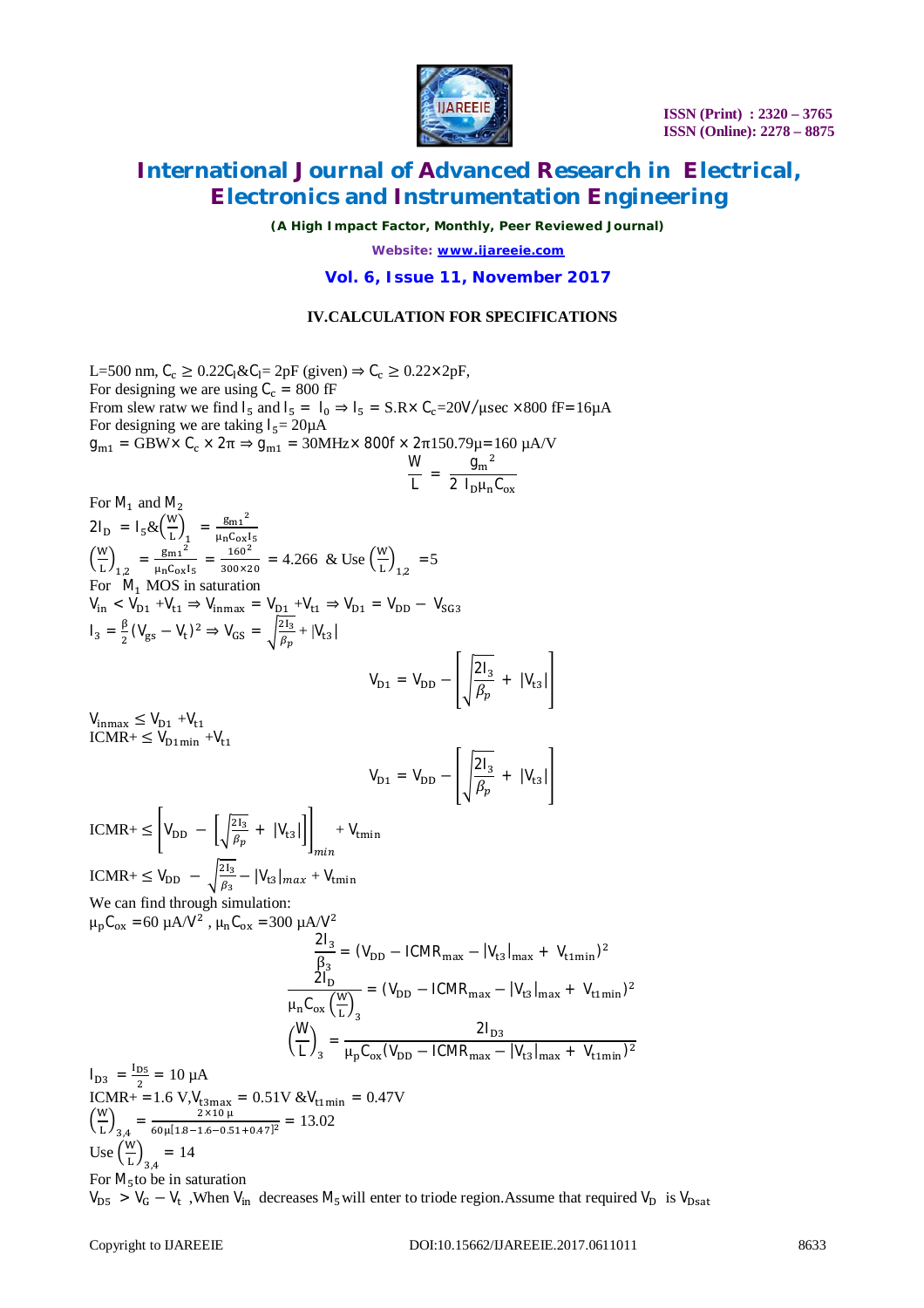

*(A High Impact Factor, Monthly, Peer Reviewed Journal)*

*Website: [www.ijareeie.com](http://www.ijareeie.com)*

### **Vol. 6, Issue 11, November 2017**

$$
V_{\text{inmin}} \ge V_{\text{Gs1}} + V_{\text{Dsat5}}
$$
  
ICMR(min)  $\ge V_{\text{Gs1max}} + V_{\text{Dsat}}$   
ICMR  $\ge \left[ \sqrt{\frac{2I_{\text{D1}}}{\beta_1}} + V_{\text{t1}} \right]_{\text{max}} + V_{\text{Dsat}}$   
ICMR  $\ge \sqrt{\frac{2I_{\text{D1}}}{\beta_1}} + V_{\text{t1max}} + V_{\text{Dsat}}$   
 $V_{\text{Dsat}} \ge \text{ICMR}(-) - \sqrt{\frac{2I_{\text{D1}}}{\beta_1}} - V_{\text{t1max}}$   
 $V_{\text{Dsat}} \ge 0.8 - \sqrt{\frac{2 \times 10\mu}{300\mu \times 5}} - V_{\text{t1max}}$   
 $V_{\text{Dsat}} = 0.8 - 0.1154 - 0.59 = 94.6 \text{ Mv}$ 

Here is a problem we have  $M_1 \& M_5$ . Here we have small voltage across  $M_5$  i.e 94.6 mV . Generally we have voltage across  $M_1$  is 100 mV .If  $V_{DS}$  across  $M_5$  is less we have to make big MOSFET to ensure MOS in saturation.If we make  $M_5$  very big then corresponding MOS  $M_7$  is also very big reduces gain.Generally we prefer  $V_{\text{Dsat}}$  higher than 100mV.In our case it is 94.6 mV only.In last equation of  $V_{\text{Dsat}}$  we can not change  $V_{\text{t1max}}$  and ICMR also (given specifications) only thing we can change only  $\beta_1$  value  $(\beta_1 = \mu_n C_{ox}(\frac{w}{l})$  $\binom{w}{L}_{M1}$  if we increase  $\left(\frac{w}{L}\right)$  $\frac{dv}{dt}$  and voltage drop across M<sub>1</sub> less and

 $\mathbf{z}$ 

we will get more voltage across  $M_5$ . Generally  $\left(\frac{W}{I}\right)$  $\binom{w}{L}_{M1}$  = 5, Now  $\binom{w}{L}$  $\frac{dV}{dL}\bigg|_{M1} = 6$ 

Now  $V_{\text{Dsat}} = 0.8 - 0.1054 - 0.59 = 105 \text{mV}$ 

It is greater than 100 mV and it is good value to proceed.

$$
I_{DS} = \frac{\mu_{n} C_{ox} \left(\frac{w}{L}\right)_{5}}{2} (V_{Dsat})^{2}
$$

$$
\left(\frac{W}{L}\right)_{5} = \frac{2 I_{DS}}{(V_{Dsat})^{2} \mu_{n} C_{ox}} = \frac{2 \times 20}{300 \times (105 \text{mV})^{2}}
$$
  
*v* we have modified the value of  $\left(\frac{w}{L}\right) = 6$ 

 $\left(\frac{W}{r}\right)$  $\frac{dv}{dt}$ <sub>5</sub> = 12.09  $\approx$  12, Now we have modified the value of  $\left(\frac{dv}{dt}\right)$  $\frac{1}{L}\big)_{1,2}$ Now let us go for the of  $\mathsf{M} _6$  .  $\mathsf{M} _6$  is closely related to  $\mathsf{M} _3 \& \mathsf{M} _4$ For 60° PM

 $gm_6 \ge 10$  gm<sub>1</sub>  $\ge 10 \times 160$   $\mu$ A/V

 $gm_6 \ge 1600 \mu A/V$ 

If  $M_3 \& M_4$  are mirrored then  $V_{GS}$  of  $M_3 = V_{GS}$  of  $M_4$  and also drain voltage is same.

 $V_{DS,M3} = V_{DS,M4} \approx V_{DS,M6}$ (approx)

Current flowing through  $M_3$ ,  $M_4 \& M_6$  will be proportional to  $\frac{W}{L}$ . Ratio of that MOSFET i.e according to their width and all other conditions are same. All MOS connected to  $V_{DD}$ &their  $V_t$  are also same.

$$
\frac{\left(\frac{W}{L}\right)_{6}}{\left(\frac{W}{L}\right)_{4}} = \frac{I_{6}}{I_{4}}
$$
, Similarly we can write 
$$
\frac{\left(\frac{W}{L}\right)_{6}}{\left(\frac{W}{L}\right)_{4}} = \frac{gm_{6}}{gn_{4}}
$$
  
We know 
$$
\left(\frac{W}{L}\right)_{4} = 14
$$

$$
g_{m} = \sqrt{\mu_{p}C_{ox}\frac{W}{L}2 I_{D}}
$$

$$
gm_{4} = \sqrt{60 \times 14 \times 2 \times 10} = 129.61 \mu A/V
$$

$$
\left(\frac{W}{L}\right)_{6} = \frac{gm_{6}}{gm_{4}} \times \left(\frac{W}{L}\right)_{4} = \frac{1600}{129.61} \times 14
$$

$$
\left(\frac{W}{L}\right)_{6} = 172.82 \approx 173 \text{ or } 174 \text{ also}
$$
Now we have to find current 1 and 
$$
\left(\frac{W}{L}\right)
$$

Now we have to find current  $I_6$  and  $\left(\frac{W}{I_1}\right)$  $\frac{1}{L}\big)_{M7}.$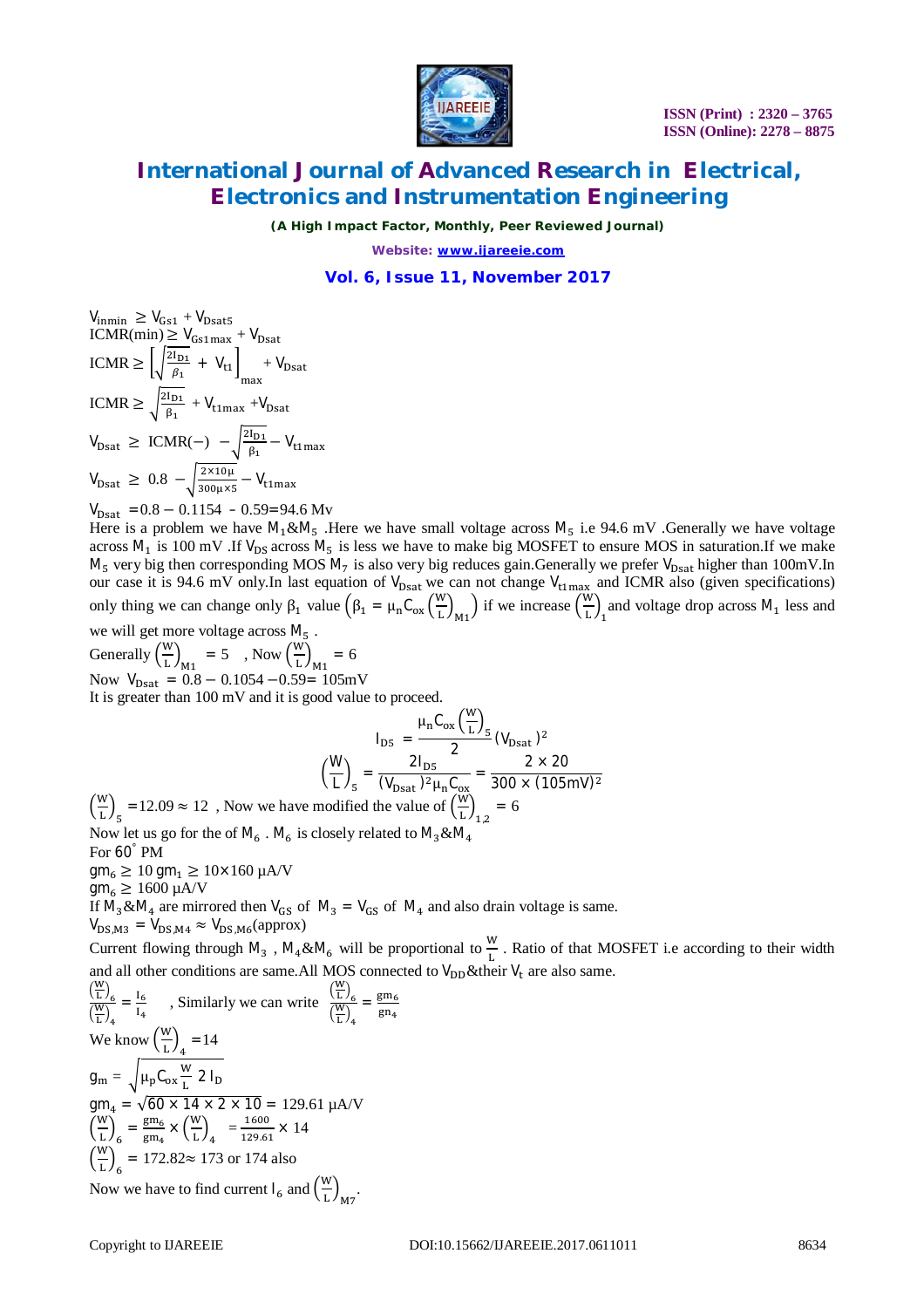

 **ISSN (Print) : 2320 – 3765 ISSN (Online): 2278 – 8875**

# **International Journal of Advanced Research in Electrical, Electronics and Instrumentation Engineering**

*(A High Impact Factor, Monthly, Peer Reviewed Journal)*

*Website: [www.ijareeie.com](http://www.ijareeie.com)*

### **Vol. 6, Issue 11, November 2017**

$$
\frac{I_6}{I_4} = \frac{\left(\frac{W}{L}\right)_6}{\left(\frac{W}{L}\right)_4} = \frac{174}{14} \times 10 \, \mu\text{A}
$$
\n
$$
I_6 = 124.28 \, \mu\text{A} \approx 125 \, \mu\text{A}
$$

$$
\frac{\mathbf{I}_7}{\mathbf{I}_5} = \frac{\left(\frac{W}{L}\right)_7}{\left(\frac{W}{L}\right)_5}
$$

$$
\left(\frac{W}{L}\right)_7 = \frac{I_7}{I_5} \times \left(\frac{W}{L}\right)_5 = \frac{125}{20} \times 12 = 75
$$

#### **Table 2.Calculated Parameters**

|   | М2<br>M1. | M3,M4 | M5   | M <sub>6</sub>  | M7                |
|---|-----------|-------|------|-----------------|-------------------|
| W | 3u        | ′u    | 6u   | 87 <sub>u</sub> | 37.5 <sub>µ</sub> |
|   | 500n      | 500n  | 500n | 500n            | 500n              |

$$
I_5 = 20 \mu A \text{ and } Cc = 800 \text{ fF}
$$

### **V. SIMULATION RESULTS**

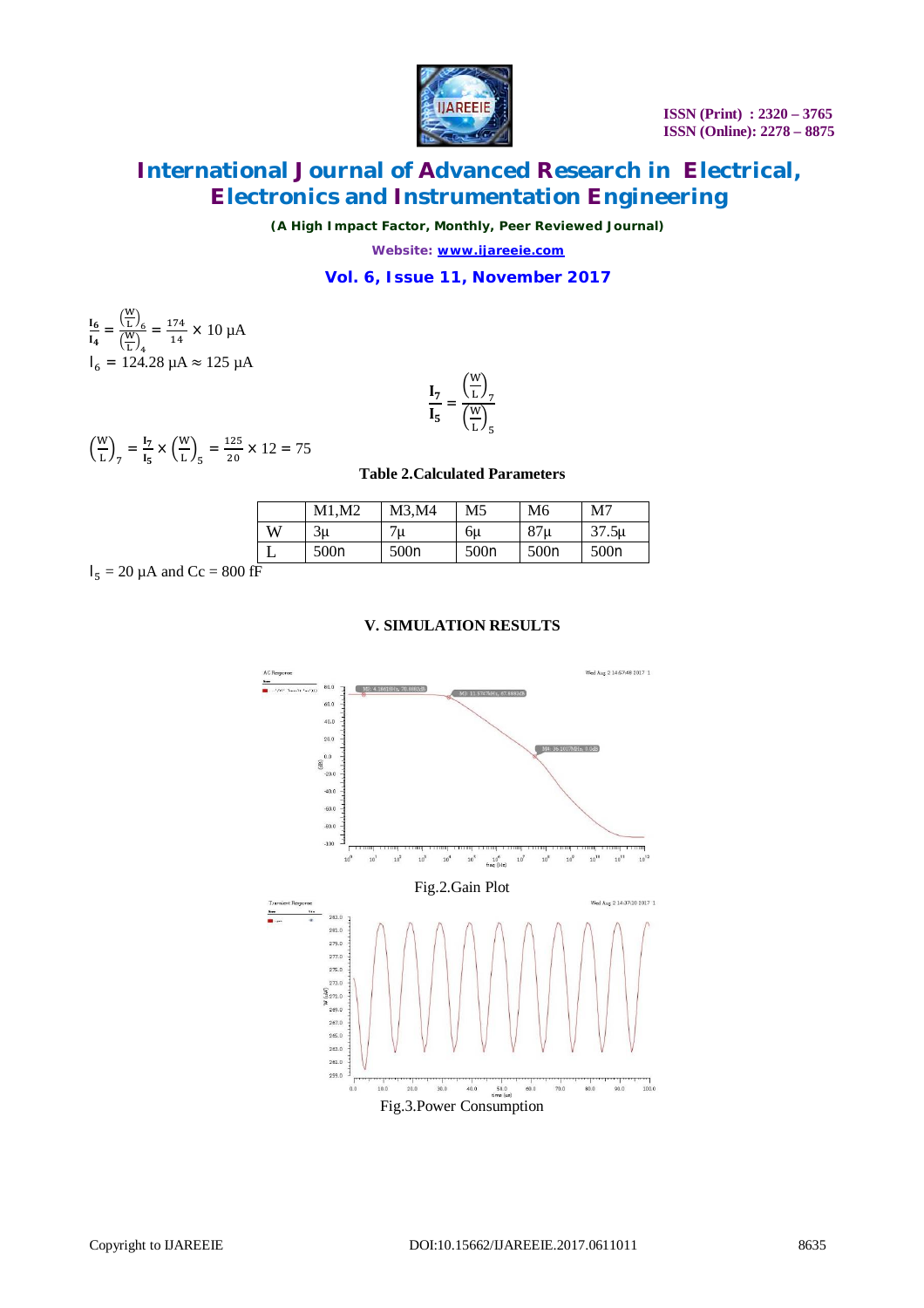

*(A High Impact Factor, Monthly, Peer Reviewed Journal)*

*Website: [www.ijareeie.com](http://www.ijareeie.com)*

### **Vol. 6, Issue 11, November 2017**



**Table 3. Simulation Results of Two Stage OTA**

| Gain(dB)                 | 70.88 |
|--------------------------|-------|
| GBW(MHz)                 | 36.10 |
| $f_{3dB}$ (KHz)          | 11.57 |
| Power( $\mu$ W)          | 273.4 |
| Slew Rate( $V/\mu sec$ ) | 21.35 |
| <b>CMRR</b>              | 77.80 |

### **VI.CONCLUSION**

In this paper Two Stage OTA is presented. Simulation Results satisfy the design specifications.The designed Two Stage OTA is suitable for High Gain ,High CMRR and GBW. OTA can be used in Filters,Oscillators and Voltage amplifiers etc.

### **REFERENCES**

- [1] Siddesh Gaonkar , Sushma P.S.,"Modeling, Design and Analysis of High CMRR Two Stage Gate Driven Operational Transconductance Amplifier using 0.18 μm CMOS Technology," InternationalConference on Computing for SustainableGlobal Development (INDIACom) 2016.
- [2] Siti Nur Syuhadah Baharudin1, Asral Bahari Jambek2 and Rizalafande Che Ismail3, "Design and Analysis of a Two-Stage OTA for Sensor Interface Circuit," 2014 IEEE Symposium on Computer Applications & Industrial Electronics (ISCAIE) , April 7 - 8, 2014, Penang, Malaysia. [3] G. Palmisano, G. Palumbo and S. Pennisi, "Design Procedure for Two-Stage CMOS Transconductance Operational Amplifiers: A Tutorial,"
- Analog Integrated Circuits and Signal Processing, 27, 179–189, 2001.